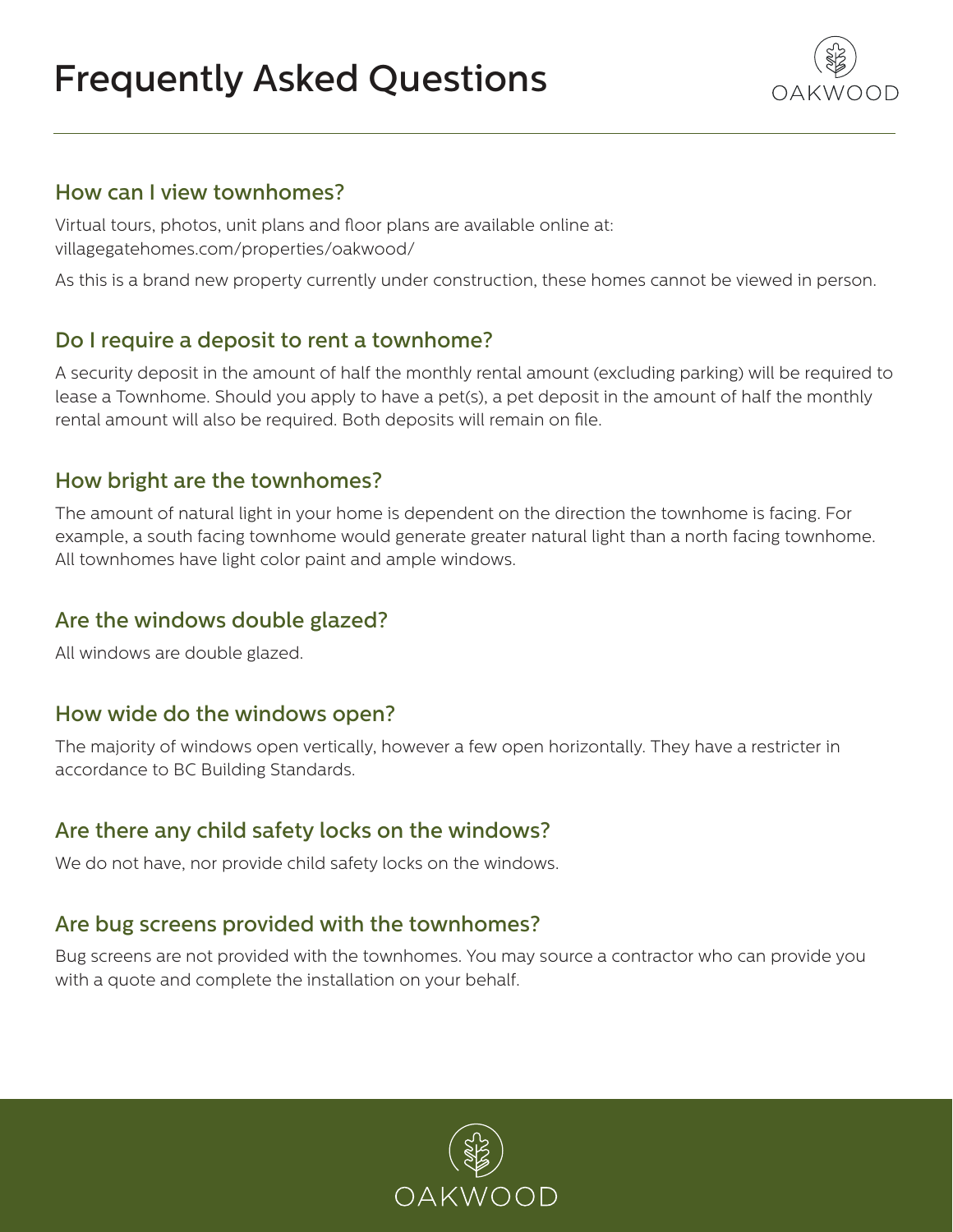# Frequently Asked Questions



# Why is there a window well located in the bedroom of level P1?

As this bedroom is located below ground this window well allows for daylight into this bedroom. The window well is constructed of concrete with a metal grate on top.

# What type of flooring are in the townhomes?

All townhomes have a durable vinyl plank flooring throughout the living / dining area. The bedrooms and staircases are carpeted. The bathrooms are tiled.

# Are appliances in the townhomes energy efficient?

All townhomes are equipped with Energy Star Appliances that comply with UBC's Residential Environmental Assessment Program (REAP).

# What is the capacity of the washer/dryer?

These townhomes have a full size washer/dryer.

## Can I bring my own washer and dryer?

Due to liability issues, we do not permit installation of personal appliances.

## Can we install our own AC units?

A cooling system is already installed in each townhome and controlled by the resident.

## Is there parking and how much is it?

Parking is available in the underground parkade. Each townhome will be allocated two parking stalls. Each set of parking stalls will have direct access to each individual townhome. Parking stalls are provided at no extra cost.

# Are there charging stations for electric vehicles in the parking area?

There are no charging stations currently available at this property.